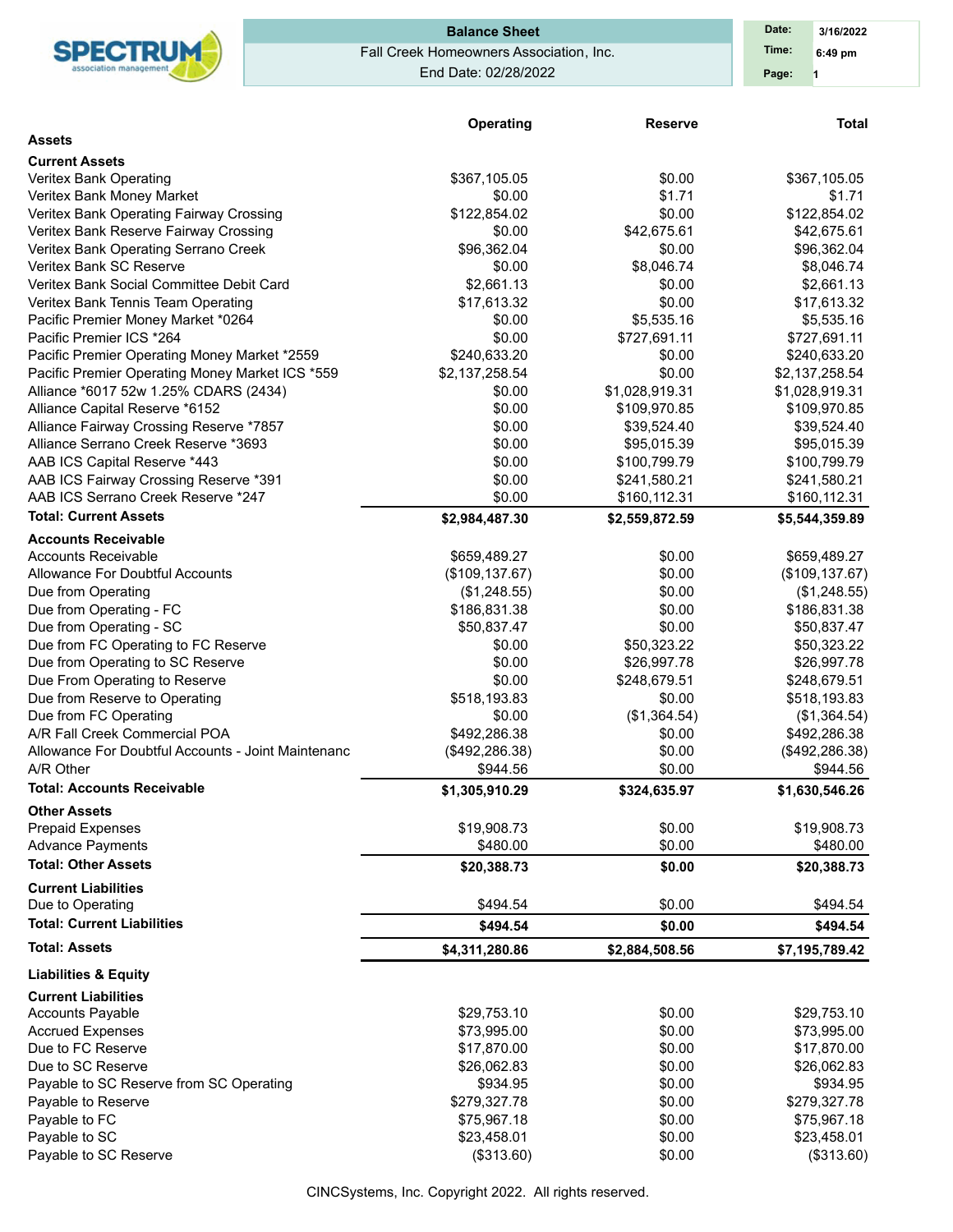|                                                     | <b>Balance Sheet</b>                    |                         |                  |  |  |  |  |  |  |
|-----------------------------------------------------|-----------------------------------------|-------------------------|------------------|--|--|--|--|--|--|
| <b>SPECTRUM</b>                                     | Fall Creek Homeowners Association, Inc. |                         | Time:<br>6:49 pm |  |  |  |  |  |  |
|                                                     | End Date: 02/28/2022                    | Page:<br>$\overline{2}$ |                  |  |  |  |  |  |  |
|                                                     | Operating                               | <b>Reserve</b>          | <b>Total</b>     |  |  |  |  |  |  |
| Payable to Operating from Reserve                   | \$0.00                                  | \$518,193.83            | \$518,193.83     |  |  |  |  |  |  |
| Due to Fairway Crossing                             | \$110,864.20                            | \$0.00                  | \$110,864.20     |  |  |  |  |  |  |
| Due to Serrano Creek                                | \$27,379.46                             | \$0.00                  | \$27,379.46      |  |  |  |  |  |  |
| Due to Tennis Committee                             | \$7,170.93                              | \$0.00                  | \$7,170.93       |  |  |  |  |  |  |
| Deferred Revenue                                    | \$2,400,725.00                          | \$0.00                  | \$2,400,725.00   |  |  |  |  |  |  |
| Deferred Revenue - Fairway Crossing                 | \$78,166.66                             | \$0.00                  | \$78,166.66      |  |  |  |  |  |  |
| Deferred Revenue - Serrano Creek                    | \$56,426.66                             | \$0.00                  | \$56,426.66      |  |  |  |  |  |  |
| Fall Creek CSO - Enhancement Fee                    | \$100,427.25                            | \$0.00                  | \$100,427.25     |  |  |  |  |  |  |
| <b>Clubhouse Rental Deposits</b>                    | \$1,050.00                              | \$0.00                  | \$1,050.00       |  |  |  |  |  |  |
| Deposits - ARC                                      | \$67,357.92                             | \$0.00                  | \$67,357.92      |  |  |  |  |  |  |
| <b>Prepaid Assessments</b>                          | \$46,914.27                             | \$0.00                  | \$46,914.27      |  |  |  |  |  |  |
| A/P Spectrum Collections                            | \$59,527.89                             | \$0.00                  | \$59,527.89      |  |  |  |  |  |  |
| Fed Income Tax Payable                              | \$1,172.00                              | \$0.00                  | \$1,172.00       |  |  |  |  |  |  |
| <b>Total: Current Liabilities</b>                   | \$3,484,237.49                          | \$518,193.83            | \$4,002,431.32   |  |  |  |  |  |  |
| <b>Equity</b><br>Retained Earnings - Operating Fund | \$460,334.62                            | \$0.00                  | \$460,334.62     |  |  |  |  |  |  |
| Fairway Crossing Operating Fund                     | \$209,821.57                            | \$0.00                  | \$209,821.57     |  |  |  |  |  |  |
| Serrano Creek Operating Fund                        | \$70,271.38                             | \$0.00                  | \$70,271.38      |  |  |  |  |  |  |
| Fairway Crossing Reserve Fund                       | \$0.00                                  | \$162,107.35            | \$162,107.35     |  |  |  |  |  |  |
| Serrano Creek Reserve Fund                          | \$0.00                                  | \$214,054.95            | \$214,054.95     |  |  |  |  |  |  |
| Reserve Fund                                        | \$0.00                                  | \$1,989,125.43          | \$1,989,125.43   |  |  |  |  |  |  |
| <b>Total: Equity</b>                                | \$740,427.57                            | \$2,365,287.73          | \$3,105,715.30   |  |  |  |  |  |  |
| <b>Total Net Income Gain / Loss</b>                 | \$86,615.80                             | \$1,027.00              | \$87,642.80      |  |  |  |  |  |  |
| <b>Total: Liabilities &amp; Equity</b>              | \$4,311,280.86                          | \$2,884,508.56          | \$7,195,789.42   |  |  |  |  |  |  |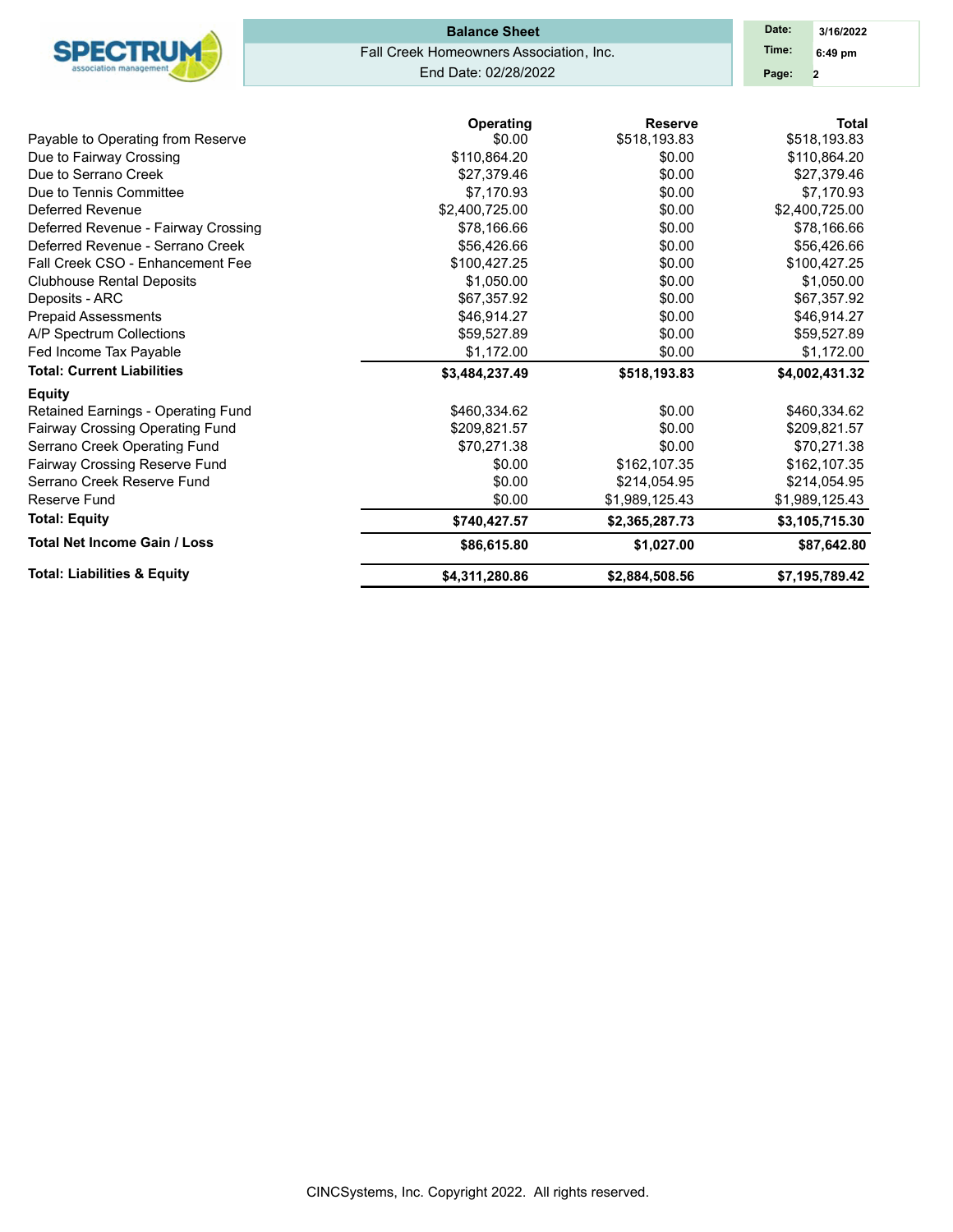

## 02/28/2022

 **1 Time: 6:49 pm 3/16/2022 Date: Page:**

| <b>Description</b><br><b>Budget</b><br><b>Variance</b><br>Actual<br><b>Budget</b><br><b>Actual</b><br><b>OPERATING INCOME</b><br>Income<br>\$23.99<br>\$-<br>\$23.99<br>\$50.48<br>4050-00 Interest Income - Operating<br>240,072.50<br>240,072.50<br>482.325.00<br>480,145.00<br>4110-00 Maintenance Assessment<br>$\overline{\phantom{a}}$<br>7,816.67<br>7,816.67<br>15,633.34<br>15,633.34<br>4111-01 Fairway Crossing Assessment<br>$\overline{\phantom{a}}$<br>5,642.67<br>5,642.67<br>11,285.34<br>11,285.34<br>4111-02 Serrano Creek Assessment<br>$\overline{\phantom{a}}$<br>24,583.33<br>(24, 583.33)<br>49,166.66<br>4117-00 Fall Creek Commercial/Comm<br>$\overline{\phantom{a}}$<br>$\overline{\phantom{a}}$<br>Services - Shared<br>19,824.62<br>21,034.78<br>19,824.62<br>4210-00 Late Fee Income<br>÷,<br>150.00<br>150.00<br>600.00<br>4220-00 Fine Income<br>25.00<br>25.00<br>25.00<br>4230-00 Gate Entry Access Income<br>200.00<br>150.00<br>150.00<br>4230-01 Gate Entry Access Income - FC<br>100.00<br>100.00<br>100.00<br>4230-02 Gate Entry Access Income - SC<br>100.00<br>4235-00 Amenity Access Income<br>$\sim$<br>$\sim$<br>575.00<br>500.00<br>833.33<br>(333.33)<br>1,666.66<br>4236-00 Clubhouse Rental and Cleaning<br>500.00<br>1,000.00<br>500.00<br>4237-00 Clubhouse Rental<br>$\overline{a}$<br>320.00<br>4238-00 Clubhouse Rental - Officer Fee<br>$\omega$<br>55,959.20<br>55,959.20<br>55,959.20<br>4240-00 Security Reimbursement - WCID<br>96<br>5,225.00<br>(5,225.00)<br>10,450.00<br>4251-00 Allowance for Delinquent<br>$\overline{\phantom{a}}$<br>Assessments 5%<br>797.02<br>833.33<br>4,219.95<br>1,666.66<br>(36.31)<br>4265-00 Tennis Income | <b>Variance</b><br>\$-<br>\$50.48<br>2,180.00<br>$\overline{\phantom{a}}$<br>÷.<br>(49, 166.66)<br>21,034.78<br>$\overline{\phantom{a}}$<br>600.00<br>25.00<br>200.00<br>100.00<br>100.00<br>(1,091.66)<br>1,000.00<br>320.00<br>$\overline{a}$<br>55,959.20<br>(10, 450.00)<br>2.553.29<br>\$23,414.43 | <b>Budget</b><br>\$-<br>2,880,870.00<br>93,800.00<br>67,712.00<br>295,000.00<br>10,000.00<br>62,700.00 |
|-------------------------------------------------------------------------------------------------------------------------------------------------------------------------------------------------------------------------------------------------------------------------------------------------------------------------------------------------------------------------------------------------------------------------------------------------------------------------------------------------------------------------------------------------------------------------------------------------------------------------------------------------------------------------------------------------------------------------------------------------------------------------------------------------------------------------------------------------------------------------------------------------------------------------------------------------------------------------------------------------------------------------------------------------------------------------------------------------------------------------------------------------------------------------------------------------------------------------------------------------------------------------------------------------------------------------------------------------------------------------------------------------------------------------------------------------------------------------------------------------------------------------------------------------------------------------------------------------------------------------------------------------------------------------------------------------------|---------------------------------------------------------------------------------------------------------------------------------------------------------------------------------------------------------------------------------------------------------------------------------------------------------|--------------------------------------------------------------------------------------------------------|
|                                                                                                                                                                                                                                                                                                                                                                                                                                                                                                                                                                                                                                                                                                                                                                                                                                                                                                                                                                                                                                                                                                                                                                                                                                                                                                                                                                                                                                                                                                                                                                                                                                                                                                       |                                                                                                                                                                                                                                                                                                         |                                                                                                        |
|                                                                                                                                                                                                                                                                                                                                                                                                                                                                                                                                                                                                                                                                                                                                                                                                                                                                                                                                                                                                                                                                                                                                                                                                                                                                                                                                                                                                                                                                                                                                                                                                                                                                                                       |                                                                                                                                                                                                                                                                                                         |                                                                                                        |
|                                                                                                                                                                                                                                                                                                                                                                                                                                                                                                                                                                                                                                                                                                                                                                                                                                                                                                                                                                                                                                                                                                                                                                                                                                                                                                                                                                                                                                                                                                                                                                                                                                                                                                       |                                                                                                                                                                                                                                                                                                         |                                                                                                        |
|                                                                                                                                                                                                                                                                                                                                                                                                                                                                                                                                                                                                                                                                                                                                                                                                                                                                                                                                                                                                                                                                                                                                                                                                                                                                                                                                                                                                                                                                                                                                                                                                                                                                                                       |                                                                                                                                                                                                                                                                                                         |                                                                                                        |
|                                                                                                                                                                                                                                                                                                                                                                                                                                                                                                                                                                                                                                                                                                                                                                                                                                                                                                                                                                                                                                                                                                                                                                                                                                                                                                                                                                                                                                                                                                                                                                                                                                                                                                       |                                                                                                                                                                                                                                                                                                         |                                                                                                        |
|                                                                                                                                                                                                                                                                                                                                                                                                                                                                                                                                                                                                                                                                                                                                                                                                                                                                                                                                                                                                                                                                                                                                                                                                                                                                                                                                                                                                                                                                                                                                                                                                                                                                                                       |                                                                                                                                                                                                                                                                                                         |                                                                                                        |
|                                                                                                                                                                                                                                                                                                                                                                                                                                                                                                                                                                                                                                                                                                                                                                                                                                                                                                                                                                                                                                                                                                                                                                                                                                                                                                                                                                                                                                                                                                                                                                                                                                                                                                       |                                                                                                                                                                                                                                                                                                         |                                                                                                        |
|                                                                                                                                                                                                                                                                                                                                                                                                                                                                                                                                                                                                                                                                                                                                                                                                                                                                                                                                                                                                                                                                                                                                                                                                                                                                                                                                                                                                                                                                                                                                                                                                                                                                                                       |                                                                                                                                                                                                                                                                                                         |                                                                                                        |
|                                                                                                                                                                                                                                                                                                                                                                                                                                                                                                                                                                                                                                                                                                                                                                                                                                                                                                                                                                                                                                                                                                                                                                                                                                                                                                                                                                                                                                                                                                                                                                                                                                                                                                       |                                                                                                                                                                                                                                                                                                         |                                                                                                        |
|                                                                                                                                                                                                                                                                                                                                                                                                                                                                                                                                                                                                                                                                                                                                                                                                                                                                                                                                                                                                                                                                                                                                                                                                                                                                                                                                                                                                                                                                                                                                                                                                                                                                                                       |                                                                                                                                                                                                                                                                                                         |                                                                                                        |
|                                                                                                                                                                                                                                                                                                                                                                                                                                                                                                                                                                                                                                                                                                                                                                                                                                                                                                                                                                                                                                                                                                                                                                                                                                                                                                                                                                                                                                                                                                                                                                                                                                                                                                       |                                                                                                                                                                                                                                                                                                         |                                                                                                        |
|                                                                                                                                                                                                                                                                                                                                                                                                                                                                                                                                                                                                                                                                                                                                                                                                                                                                                                                                                                                                                                                                                                                                                                                                                                                                                                                                                                                                                                                                                                                                                                                                                                                                                                       |                                                                                                                                                                                                                                                                                                         |                                                                                                        |
|                                                                                                                                                                                                                                                                                                                                                                                                                                                                                                                                                                                                                                                                                                                                                                                                                                                                                                                                                                                                                                                                                                                                                                                                                                                                                                                                                                                                                                                                                                                                                                                                                                                                                                       |                                                                                                                                                                                                                                                                                                         |                                                                                                        |
|                                                                                                                                                                                                                                                                                                                                                                                                                                                                                                                                                                                                                                                                                                                                                                                                                                                                                                                                                                                                                                                                                                                                                                                                                                                                                                                                                                                                                                                                                                                                                                                                                                                                                                       |                                                                                                                                                                                                                                                                                                         |                                                                                                        |
|                                                                                                                                                                                                                                                                                                                                                                                                                                                                                                                                                                                                                                                                                                                                                                                                                                                                                                                                                                                                                                                                                                                                                                                                                                                                                                                                                                                                                                                                                                                                                                                                                                                                                                       |                                                                                                                                                                                                                                                                                                         |                                                                                                        |
|                                                                                                                                                                                                                                                                                                                                                                                                                                                                                                                                                                                                                                                                                                                                                                                                                                                                                                                                                                                                                                                                                                                                                                                                                                                                                                                                                                                                                                                                                                                                                                                                                                                                                                       |                                                                                                                                                                                                                                                                                                         |                                                                                                        |
|                                                                                                                                                                                                                                                                                                                                                                                                                                                                                                                                                                                                                                                                                                                                                                                                                                                                                                                                                                                                                                                                                                                                                                                                                                                                                                                                                                                                                                                                                                                                                                                                                                                                                                       |                                                                                                                                                                                                                                                                                                         |                                                                                                        |
|                                                                                                                                                                                                                                                                                                                                                                                                                                                                                                                                                                                                                                                                                                                                                                                                                                                                                                                                                                                                                                                                                                                                                                                                                                                                                                                                                                                                                                                                                                                                                                                                                                                                                                       |                                                                                                                                                                                                                                                                                                         |                                                                                                        |
|                                                                                                                                                                                                                                                                                                                                                                                                                                                                                                                                                                                                                                                                                                                                                                                                                                                                                                                                                                                                                                                                                                                                                                                                                                                                                                                                                                                                                                                                                                                                                                                                                                                                                                       |                                                                                                                                                                                                                                                                                                         |                                                                                                        |
|                                                                                                                                                                                                                                                                                                                                                                                                                                                                                                                                                                                                                                                                                                                                                                                                                                                                                                                                                                                                                                                                                                                                                                                                                                                                                                                                                                                                                                                                                                                                                                                                                                                                                                       |                                                                                                                                                                                                                                                                                                         |                                                                                                        |
|                                                                                                                                                                                                                                                                                                                                                                                                                                                                                                                                                                                                                                                                                                                                                                                                                                                                                                                                                                                                                                                                                                                                                                                                                                                                                                                                                                                                                                                                                                                                                                                                                                                                                                       |                                                                                                                                                                                                                                                                                                         |                                                                                                        |
|                                                                                                                                                                                                                                                                                                                                                                                                                                                                                                                                                                                                                                                                                                                                                                                                                                                                                                                                                                                                                                                                                                                                                                                                                                                                                                                                                                                                                                                                                                                                                                                                                                                                                                       |                                                                                                                                                                                                                                                                                                         | 10,000.00                                                                                              |
| <b>Total Income</b><br>\$331.561.67<br>\$285,006.83<br>\$46,554.84<br>\$593,428.09<br>\$570,013.66                                                                                                                                                                                                                                                                                                                                                                                                                                                                                                                                                                                                                                                                                                                                                                                                                                                                                                                                                                                                                                                                                                                                                                                                                                                                                                                                                                                                                                                                                                                                                                                                    |                                                                                                                                                                                                                                                                                                         | \$3,420,082.00                                                                                         |
| \$331,561.67<br>\$285,006.83<br>\$46,554.84<br>\$593,428.09<br>\$570,013.66<br><b>Total OPERATING INCOME</b>                                                                                                                                                                                                                                                                                                                                                                                                                                                                                                                                                                                                                                                                                                                                                                                                                                                                                                                                                                                                                                                                                                                                                                                                                                                                                                                                                                                                                                                                                                                                                                                          | \$23,414.43                                                                                                                                                                                                                                                                                             | \$3,420,082.00                                                                                         |
| <b>OPERATING EXPENSE</b>                                                                                                                                                                                                                                                                                                                                                                                                                                                                                                                                                                                                                                                                                                                                                                                                                                                                                                                                                                                                                                                                                                                                                                                                                                                                                                                                                                                                                                                                                                                                                                                                                                                                              |                                                                                                                                                                                                                                                                                                         |                                                                                                        |
| <b>General Maintenance</b>                                                                                                                                                                                                                                                                                                                                                                                                                                                                                                                                                                                                                                                                                                                                                                                                                                                                                                                                                                                                                                                                                                                                                                                                                                                                                                                                                                                                                                                                                                                                                                                                                                                                            |                                                                                                                                                                                                                                                                                                         |                                                                                                        |
| 406.75                                                                                                                                                                                                                                                                                                                                                                                                                                                                                                                                                                                                                                                                                                                                                                                                                                                                                                                                                                                                                                                                                                                                                                                                                                                                                                                                                                                                                                                                                                                                                                                                                                                                                                |                                                                                                                                                                                                                                                                                                         |                                                                                                        |
| 7,083.33<br>57,321.87<br>14,166.66<br>6,676.58<br>5110-00 General Maint./Repairs<br>358.85<br>416.67<br>57.82<br>358.85<br>833.34                                                                                                                                                                                                                                                                                                                                                                                                                                                                                                                                                                                                                                                                                                                                                                                                                                                                                                                                                                                                                                                                                                                                                                                                                                                                                                                                                                                                                                                                                                                                                                     | (43, 155.21)<br>474.49                                                                                                                                                                                                                                                                                  | 85,000.00<br>5,000.00                                                                                  |
| 5110-01 General Maint./Repairs - FC<br>1,503.64<br>333.33<br>(1, 170.31)<br>1,623.64<br>666.66                                                                                                                                                                                                                                                                                                                                                                                                                                                                                                                                                                                                                                                                                                                                                                                                                                                                                                                                                                                                                                                                                                                                                                                                                                                                                                                                                                                                                                                                                                                                                                                                        | (956.98)                                                                                                                                                                                                                                                                                                | 4,000.00                                                                                               |
| 5110-02 General Maint./Repairs - SC<br>600.00<br>2,733.33                                                                                                                                                                                                                                                                                                                                                                                                                                                                                                                                                                                                                                                                                                                                                                                                                                                                                                                                                                                                                                                                                                                                                                                                                                                                                                                                                                                                                                                                                                                                                                                                                                             |                                                                                                                                                                                                                                                                                                         |                                                                                                        |
| 3,333.33<br>7,303.94<br>6,666.66<br>5111-00 Lighting Repair & Maintenance                                                                                                                                                                                                                                                                                                                                                                                                                                                                                                                                                                                                                                                                                                                                                                                                                                                                                                                                                                                                                                                                                                                                                                                                                                                                                                                                                                                                                                                                                                                                                                                                                             | (637.28)                                                                                                                                                                                                                                                                                                | 40,000.00                                                                                              |
| 83,266.38<br>83,266.38<br>166,532.76<br>166,532.76<br>5140-00 Landscape Maintenance<br>$\overline{\phantom{a}}$                                                                                                                                                                                                                                                                                                                                                                                                                                                                                                                                                                                                                                                                                                                                                                                                                                                                                                                                                                                                                                                                                                                                                                                                                                                                                                                                                                                                                                                                                                                                                                                       | $\overline{\phantom{a}}$                                                                                                                                                                                                                                                                                | 999,196.58                                                                                             |
| Contract<br>23,434.49<br>20,833.33<br>35,781.90<br>(2,601.16)<br>41,666.66                                                                                                                                                                                                                                                                                                                                                                                                                                                                                                                                                                                                                                                                                                                                                                                                                                                                                                                                                                                                                                                                                                                                                                                                                                                                                                                                                                                                                                                                                                                                                                                                                            | 5,884.76                                                                                                                                                                                                                                                                                                | 250,000.00                                                                                             |
| 5145-00 Landscape Extras &                                                                                                                                                                                                                                                                                                                                                                                                                                                                                                                                                                                                                                                                                                                                                                                                                                                                                                                                                                                                                                                                                                                                                                                                                                                                                                                                                                                                                                                                                                                                                                                                                                                                            |                                                                                                                                                                                                                                                                                                         |                                                                                                        |
| Improvement<br>833.33<br>833.33<br>1,666.66<br>5145-01 Landscape Extras &                                                                                                                                                                                                                                                                                                                                                                                                                                                                                                                                                                                                                                                                                                                                                                                                                                                                                                                                                                                                                                                                                                                                                                                                                                                                                                                                                                                                                                                                                                                                                                                                                             | 1,666.66                                                                                                                                                                                                                                                                                                | 10,000.00                                                                                              |
|                                                                                                                                                                                                                                                                                                                                                                                                                                                                                                                                                                                                                                                                                                                                                                                                                                                                                                                                                                                                                                                                                                                                                                                                                                                                                                                                                                                                                                                                                                                                                                                                                                                                                                       |                                                                                                                                                                                                                                                                                                         |                                                                                                        |
| Improvement - FC<br>541.67<br>541.67<br>1,083.34<br>5145-02 Landscape Extras &                                                                                                                                                                                                                                                                                                                                                                                                                                                                                                                                                                                                                                                                                                                                                                                                                                                                                                                                                                                                                                                                                                                                                                                                                                                                                                                                                                                                                                                                                                                                                                                                                        | 1,083.34                                                                                                                                                                                                                                                                                                | 6,500.00                                                                                               |
|                                                                                                                                                                                                                                                                                                                                                                                                                                                                                                                                                                                                                                                                                                                                                                                                                                                                                                                                                                                                                                                                                                                                                                                                                                                                                                                                                                                                                                                                                                                                                                                                                                                                                                       |                                                                                                                                                                                                                                                                                                         |                                                                                                        |
| Improvement - SC<br>4,583.33<br>4,583.33<br>9,166.66                                                                                                                                                                                                                                                                                                                                                                                                                                                                                                                                                                                                                                                                                                                                                                                                                                                                                                                                                                                                                                                                                                                                                                                                                                                                                                                                                                                                                                                                                                                                                                                                                                                  | 9,166.66                                                                                                                                                                                                                                                                                                | 55,000.00                                                                                              |
| 5150-00 Irrigation Maint/ Repairs                                                                                                                                                                                                                                                                                                                                                                                                                                                                                                                                                                                                                                                                                                                                                                                                                                                                                                                                                                                                                                                                                                                                                                                                                                                                                                                                                                                                                                                                                                                                                                                                                                                                     |                                                                                                                                                                                                                                                                                                         | 5,000.00                                                                                               |
| 5151-00 Irrigation Maint/ Repairs - SC<br>416.67<br>416.67<br>833.34<br>416.67<br>416.67<br>833.34                                                                                                                                                                                                                                                                                                                                                                                                                                                                                                                                                                                                                                                                                                                                                                                                                                                                                                                                                                                                                                                                                                                                                                                                                                                                                                                                                                                                                                                                                                                                                                                                    | 833.34<br>833.34                                                                                                                                                                                                                                                                                        | 5,000.00                                                                                               |
| 5152-00 Irrigation Maint/ Repairs - FC<br>537.43<br>3,629.24<br>537.43<br>8,333.34<br>4,166.67                                                                                                                                                                                                                                                                                                                                                                                                                                                                                                                                                                                                                                                                                                                                                                                                                                                                                                                                                                                                                                                                                                                                                                                                                                                                                                                                                                                                                                                                                                                                                                                                        | 7,795.91                                                                                                                                                                                                                                                                                                | 50,000.00                                                                                              |
| 5155-00 Fence Maintenance & Repair<br>833.33<br>1,666.66<br>833.33                                                                                                                                                                                                                                                                                                                                                                                                                                                                                                                                                                                                                                                                                                                                                                                                                                                                                                                                                                                                                                                                                                                                                                                                                                                                                                                                                                                                                                                                                                                                                                                                                                    | 1,666.66                                                                                                                                                                                                                                                                                                | 10,000.00                                                                                              |
| 5156-00 Fence Maintenance/Repair- FC<br>166.67<br>166.67<br>333.34                                                                                                                                                                                                                                                                                                                                                                                                                                                                                                                                                                                                                                                                                                                                                                                                                                                                                                                                                                                                                                                                                                                                                                                                                                                                                                                                                                                                                                                                                                                                                                                                                                    | 333.34                                                                                                                                                                                                                                                                                                  | 2,000.00                                                                                               |
| 5157-00 Fence Maintenance/Repairs- SC<br>2,083.33<br>679.86<br>4,166.66<br>1,403.47<br>4,118.20                                                                                                                                                                                                                                                                                                                                                                                                                                                                                                                                                                                                                                                                                                                                                                                                                                                                                                                                                                                                                                                                                                                                                                                                                                                                                                                                                                                                                                                                                                                                                                                                       | 48.46                                                                                                                                                                                                                                                                                                   | 25,000.00                                                                                              |
| 5160-00 Cleaning Services<br>583.33<br>583.33<br>1,166.66                                                                                                                                                                                                                                                                                                                                                                                                                                                                                                                                                                                                                                                                                                                                                                                                                                                                                                                                                                                                                                                                                                                                                                                                                                                                                                                                                                                                                                                                                                                                                                                                                                             | 1,166.66                                                                                                                                                                                                                                                                                                | 7,000.00                                                                                               |
| 5180-00 Pest Control                                                                                                                                                                                                                                                                                                                                                                                                                                                                                                                                                                                                                                                                                                                                                                                                                                                                                                                                                                                                                                                                                                                                                                                                                                                                                                                                                                                                                                                                                                                                                                                                                                                                                  |                                                                                                                                                                                                                                                                                                         |                                                                                                        |
| <b>Total General Maintenance</b><br>\$117,780.84<br>\$129,891.37<br>\$259,782.74<br>\$12,110.53<br>\$273,578.59                                                                                                                                                                                                                                                                                                                                                                                                                                                                                                                                                                                                                                                                                                                                                                                                                                                                                                                                                                                                                                                                                                                                                                                                                                                                                                                                                                                                                                                                                                                                                                                       | (\$13,795.85)                                                                                                                                                                                                                                                                                           | \$1,558,696.58                                                                                         |
| <b>Utilities</b>                                                                                                                                                                                                                                                                                                                                                                                                                                                                                                                                                                                                                                                                                                                                                                                                                                                                                                                                                                                                                                                                                                                                                                                                                                                                                                                                                                                                                                                                                                                                                                                                                                                                                      |                                                                                                                                                                                                                                                                                                         |                                                                                                        |
| 8,964.16<br>18,333.33<br>9,369.17<br>9,802.11<br>36,666.66<br>5220-00 Water / Sewer                                                                                                                                                                                                                                                                                                                                                                                                                                                                                                                                                                                                                                                                                                                                                                                                                                                                                                                                                                                                                                                                                                                                                                                                                                                                                                                                                                                                                                                                                                                                                                                                                   | 26,864.55                                                                                                                                                                                                                                                                                               | 220,000.00                                                                                             |
| 17,877.76<br>18,333.33<br>455.57<br>35,646.21<br>36,666.66<br>5230-00 Streetlight Electric                                                                                                                                                                                                                                                                                                                                                                                                                                                                                                                                                                                                                                                                                                                                                                                                                                                                                                                                                                                                                                                                                                                                                                                                                                                                                                                                                                                                                                                                                                                                                                                                            | 1,020.45                                                                                                                                                                                                                                                                                                | 220,000.00                                                                                             |
| 1,333.34<br>762.38<br>666.67<br>(95.71)<br>2,177.18<br>5240-00 Telephone                                                                                                                                                                                                                                                                                                                                                                                                                                                                                                                                                                                                                                                                                                                                                                                                                                                                                                                                                                                                                                                                                                                                                                                                                                                                                                                                                                                                                                                                                                                                                                                                                              | (843.84)                                                                                                                                                                                                                                                                                                | 8,000.00                                                                                               |
| 333.33<br>333.33<br>666.66<br>5240-01 Telephone - FC                                                                                                                                                                                                                                                                                                                                                                                                                                                                                                                                                                                                                                                                                                                                                                                                                                                                                                                                                                                                                                                                                                                                                                                                                                                                                                                                                                                                                                                                                                                                                                                                                                                  | 666.66                                                                                                                                                                                                                                                                                                  | 4,000.00                                                                                               |
| 333.33<br>333.33<br>666.66<br>5240-02 Telephone - SC                                                                                                                                                                                                                                                                                                                                                                                                                                                                                                                                                                                                                                                                                                                                                                                                                                                                                                                                                                                                                                                                                                                                                                                                                                                                                                                                                                                                                                                                                                                                                                                                                                                  | 666.66                                                                                                                                                                                                                                                                                                  | 4,000.00                                                                                               |
| 760.86<br>375.00<br>(385.86)<br>1,350.46<br>750.00<br>5250-00 Gas Service                                                                                                                                                                                                                                                                                                                                                                                                                                                                                                                                                                                                                                                                                                                                                                                                                                                                                                                                                                                                                                                                                                                                                                                                                                                                                                                                                                                                                                                                                                                                                                                                                             | (600.46)                                                                                                                                                                                                                                                                                                | 4,500.00                                                                                               |
| 116.67<br>247.24<br>233.34<br>116.67<br>5260-00 Cable TV                                                                                                                                                                                                                                                                                                                                                                                                                                                                                                                                                                                                                                                                                                                                                                                                                                                                                                                                                                                                                                                                                                                                                                                                                                                                                                                                                                                                                                                                                                                                                                                                                                              | (13.90)                                                                                                                                                                                                                                                                                                 | 1,400.00                                                                                               |
| 379.99<br>816.66<br>408.33<br>28.34<br>761.10<br>5270-00 Trash Collection                                                                                                                                                                                                                                                                                                                                                                                                                                                                                                                                                                                                                                                                                                                                                                                                                                                                                                                                                                                                                                                                                                                                                                                                                                                                                                                                                                                                                                                                                                                                                                                                                             | 55.56                                                                                                                                                                                                                                                                                                   | 4,900.00                                                                                               |
| <b>Total Utilities</b><br>\$28,745.15<br>\$38,899.99<br>\$10,154.84<br>\$49,984.30<br>\$77,799.98                                                                                                                                                                                                                                                                                                                                                                                                                                                                                                                                                                                                                                                                                                                                                                                                                                                                                                                                                                                                                                                                                                                                                                                                                                                                                                                                                                                                                                                                                                                                                                                                     | \$27,815.68                                                                                                                                                                                                                                                                                             | \$466,800.00                                                                                           |
| Administrative                                                                                                                                                                                                                                                                                                                                                                                                                                                                                                                                                                                                                                                                                                                                                                                                                                                                                                                                                                                                                                                                                                                                                                                                                                                                                                                                                                                                                                                                                                                                                                                                                                                                                        |                                                                                                                                                                                                                                                                                                         |                                                                                                        |
| 10,603.00<br>13,536.38<br>8,333.34<br>4,166.67<br>(6,436.33)<br>5310-00 General Administrative                                                                                                                                                                                                                                                                                                                                                                                                                                                                                                                                                                                                                                                                                                                                                                                                                                                                                                                                                                                                                                                                                                                                                                                                                                                                                                                                                                                                                                                                                                                                                                                                        | (5,203.04)                                                                                                                                                                                                                                                                                              | 50,000.00                                                                                              |
| 145.81<br>698.98<br>766.66<br>237.52<br>383.33<br>5311-00 Meeting Expense                                                                                                                                                                                                                                                                                                                                                                                                                                                                                                                                                                                                                                                                                                                                                                                                                                                                                                                                                                                                                                                                                                                                                                                                                                                                                                                                                                                                                                                                                                                                                                                                                             | 67.68                                                                                                                                                                                                                                                                                                   | 4,600.00                                                                                               |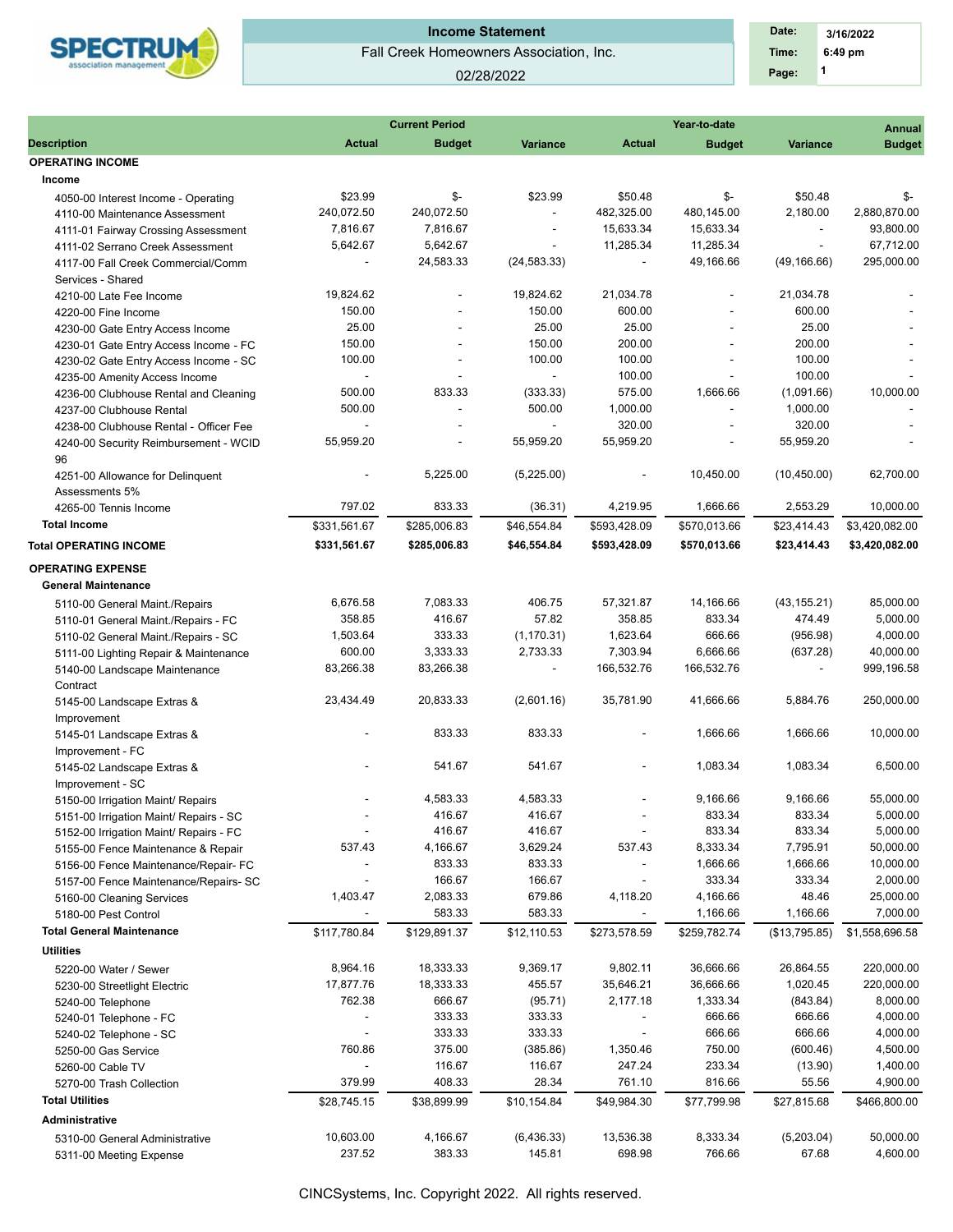

#### 02/28/2022

 **2 Time: 6:49 pm 3/16/2022 Date: Page:**

|                                                                       |                          | <b>Current Period</b> |                 |                          | <b>Annual</b>      |                 |                       |
|-----------------------------------------------------------------------|--------------------------|-----------------------|-----------------|--------------------------|--------------------|-----------------|-----------------------|
| Description                                                           | <b>Actual</b>            | <b>Budget</b>         | <b>Variance</b> | <b>Actual</b>            | <b>Budget</b>      | <b>Variance</b> | <b>Budget</b>         |
| 5325-00 Storage Fees                                                  | \$216.00                 | \$250.00              | \$34.00         | \$432.00                 | \$500.00           | \$68.00         | \$3,000.00            |
| 5335-00 Internet/Web Services                                         | 4,334.52                 | 3,083.33              | (1,251.19)      | 7,018.56                 | 6,166.66           | (851.90)        | 37,000.00             |
| 5380-00 Contributions/Donations                                       | $\blacksquare$           | 1,416.67              | 1,416.67        | 5,000.00                 | 2,833.34           | (2, 166.66)     | 17,000.00             |
| <b>Total Administrative</b>                                           | \$15,391.04              | \$9,300.00            | (\$6,091.04)    | \$26,685.92              | \$18,600.00        | (\$8,085.92)    | \$111,600.00          |
| <b>Professional Services</b>                                          |                          |                       |                 |                          |                    |                 |                       |
| 5410-00 Management Fee                                                | 10,251.60                | 14,416.67             | 4,165.07        | 20,601.03                | 28,833.34          | 8,232.31        | 173,000.00            |
| 5420-00 Audit                                                         |                          | 625.00                | 625.00          |                          | 1,250.00           | 1,250.00        | 7,500.00              |
| 5425-00 Tax Preparation                                               |                          | 41.67                 | 41.67           |                          | 83.34              | 83.34           | 500.00                |
| 5430-00 Legal                                                         | 1,964.83                 | 4,166.67              | 2,201.84        | 2,294.83                 | 8,333.34           | 6,038.51        | 50,000.00             |
| 5450-00 Pool/Rec. Ctr. Administration                                 | 2,095.00                 | 2,125.00              | 30.00           | 4,190.00                 | 4,250.00           | 60.00           | 25,500.00             |
| <b>Total Professional Services</b>                                    | \$14,311.43              | \$21.375.01           | \$7,063.58      | \$27,085.86              | \$42.750.02        | \$15.664.16     | \$256,500.00          |
| <b>Insurance &amp; Taxes</b>                                          |                          |                       |                 |                          |                    |                 |                       |
| 5540-00 Insurance Expense                                             | 7,067.93                 | 7,750.00              | 682.07          | 14,135.84                | 15,500.00          | 1,364.16        | 93,000.00             |
| 5550-00 Taxes                                                         | 1.59                     | 416.67                | 415.08          | 1.59                     | 833.34             | 831.75          | 5,000.00              |
| <b>Total Insurance &amp; Taxes</b>                                    | \$7,069.52               | \$8,166.67            | \$1,097.15      | \$14,137.43              | \$16,333.34        | \$2,195.91      | \$98,000.00           |
| <b>Lake Maintenance</b>                                               |                          |                       |                 |                          |                    |                 |                       |
| 5620-00 Lake Maintenance                                              | 1,322.00                 | 2,041.67              | 719.67          | 3,201.93                 | 4,083.34           | 881.41          | 24,500.00             |
| 5620-01 Lake Maintenance - FC                                         | 900.00                   | 1,291.67              | 391.67          | 2,272.53                 | 2,583.34           | 310.81          | 15,500.00             |
| 5620-02 Lake Maintenance - SC                                         | 600.00                   | 1,291.67              | 691.67          | 1,515.02                 | 2,583.34           | 1,068.32        | 15,500.00             |
| <b>Total Lake Maintenance</b>                                         | \$2,822.00               | \$4,625.01            | \$1,803.01      | \$6,989.48               | \$9,250.02         | \$2,260.54      | \$55,500.00           |
| <b>Security Expense</b>                                               |                          |                       |                 |                          |                    |                 |                       |
| 5750-00 Patrol Services                                               | 37,498.00                | 43,380.75             | 5,882.75        | 74,996.00                | 86,761.50          | 11,765.50       | 520,569.00            |
| 5760-00 Alarm Monitoring                                              |                          | 45.83                 | 45.83           |                          | 91.66              | 91.66           | 550.00                |
| 5770-00 False Alarms                                                  | 150.00                   | 125.00                | (25.00)         | 525.00                   | 250.00             | (275.00)        | 1,500.00              |
| <b>Total Security Expense</b>                                         | \$37,648.00              | \$43,551.58           | \$5,903.58      | \$75,521.00              | \$87,103.16        | \$11,582.16     | \$522,619.00          |
| <b>Committees</b>                                                     |                          |                       |                 |                          |                    |                 |                       |
| 5810-00 Community Events                                              | 1,848.29                 | 4,166.67              | 2,318.38        | 2,143.25                 | 8,333.34           | 6,190.09        | 50,000.00             |
| 5815-00 Tennis Coach Payments                                         |                          | 833.33                | 833.33          | 270.00                   | 1,666.66           | 1,396.66        | 10,000.00             |
| 5820-00 YOM & Christmas Decorations                                   |                          | 4,666.67              | 4,666.67        |                          | 9,333.34           | 9,333.34        | 56,000.00             |
| 5830-00 Parks and Trails Committee                                    |                          |                       |                 | 21,242.76                |                    | (21, 242.76)    |                       |
| 5845-00 Crime Watch Committee                                         |                          | 833.33                | 833.33          |                          | 1,666.66           | 1,666.66        | 10,000.00             |
| 5855-00 Marketing Committee                                           | 243.51                   | 833.33<br>104.17      | 833.33          | 243.51                   | 1,666.66<br>208.34 | 1,666.66        | 10,000.00<br>1,250.00 |
| 5865-00 Welcome Committee<br><b>Total Committees</b>                  |                          | \$11,437.50           | (139.34)        | \$23.899.52              |                    | (35.17)         |                       |
|                                                                       | \$2,091.80               |                       | \$9,345.70      |                          | \$22,875.00        | (\$1,024.52)    | \$137,250.00          |
| <b>Entry Maintenance</b>                                              | 297.69                   | 1,333.33              | 1,035.64        | 595.38                   | 2,666.66           | 2,071.28        | 16,000.00             |
| 6010-01 Entry Gate Maintenance - FC                                   | 297.69                   | 833.33                | 535.64          | 595.38                   | 1,666.66           | 1,071.28        | 10,000.00             |
| 6010-02 Entry Gate Maintenance - SC                                   | $\overline{\phantom{a}}$ | 125.00                | 125.00          |                          | 250.00             | 250.00          | 1,500.00              |
| 6020-00 Street Cleaning- FC                                           |                          | 100.00                | 100.00          |                          | 200.00             | 200.00          | 1,200.00              |
| 6030-00 Street Cleaning-SC<br>6050-01 Private Street Maintenance - FC |                          | 100.00                | 100.00          |                          | 200.00             | 200.00          | 1,200.00              |
| 6050-02 Private Street Maintenance - SC                               |                          | 83.33                 | 83.33           |                          | 166.66             | 166.66          | 1,000.00              |
| <b>Total Entry Maintenance</b>                                        | \$595.38                 | \$2,574.99            | \$1,979.61      | \$1,190.76               | \$5,149.98         | \$3,959.22      | \$30,900.00           |
| Pool                                                                  |                          |                       |                 |                          |                    |                 |                       |
| 6125-00 Pool Maint/ Repair                                            | 127.44                   | 4,166.67              | 4,039.23        | 127.44                   | 8,333.34           | 8,205.90        | 50,000.00             |
| 6135-00 Pool Management                                               | 757.75                   | 14,166.67             | 13,408.92       | 3,572.25                 | 28,333.34          | 24,761.09       | 170,000.00            |
| <b>Total Pool</b>                                                     | \$885.19                 | \$18,333.34           | \$17,448.15     | \$3,699.69               | \$36,666.68        | \$32,966.99     | \$220,000.00          |
| <b>Amenity Center</b>                                                 |                          |                       |                 |                          |                    |                 |                       |
| 6220-00 Electrical Repairs - Amenity<br>Center                        |                          | 83.33                 | 83.33           |                          | 166.66             | 166.66          | 1,000.00              |
| 6225-00 Amenity Access Repairs                                        | $\overline{\phantom{a}}$ | 83.33                 | 83.33           |                          | 166.66             | 166.66          | 1,000.00              |
| 6230-00 Clubhouse Supplies                                            | 568.17                   | 833.33                | 265.16          | 1,194.98                 | 1,666.66           | 471.68          | 10,000.00             |
| 6235-00 Fitness Center Expense                                        | 301.89                   | 1,666.67              | 1,364.78        | 1,147.15                 | 3,333.34           | 2,186.19        | 20,000.00             |
| 6241-00 Key Fob Expense- FC                                           |                          | 83.33                 | 83.33           |                          | 166.66             | 166.66          | 1,000.00              |
| 6242-00 Key Fob Expense- SC                                           |                          | 1,000.00              | 1,000.00        |                          | 2,000.00           | 2,000.00        | 12,000.00             |
| 6250-00 Playground Repair &                                           |                          | 833.33                | 833.33          | $\overline{\phantom{a}}$ | 1,666.66           | 1,666.66        | 10,000.00             |
| Maintenance<br>6255-00 Tennis Court Repair &                          | 322.84                   | 1,250.00              | 927.16          | 1,697.61                 | 2,500.00           | 802.39          | 15,000.00             |
| Maintenance                                                           |                          |                       |                 |                          |                    |                 |                       |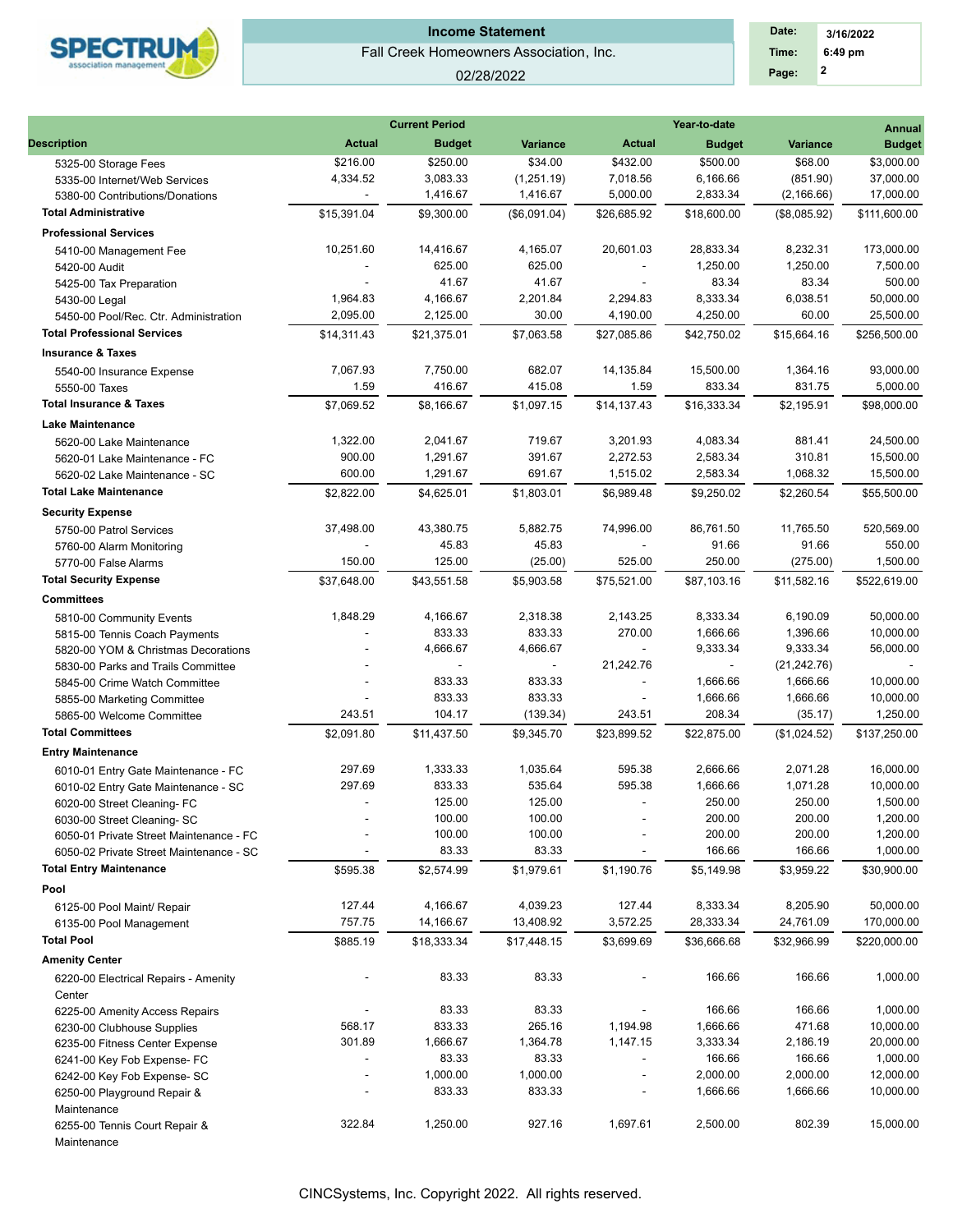| <b>ECTRUM</b> |
|---------------|
|---------------|

#### 02/28/2022

| Date: | 3/16/2022 |  |
|-------|-----------|--|
| Time: | $6:49$ pm |  |
| Page: | 3         |  |

|                                  |               | <b>Current Period</b> |                 |               | Year-to-date    |                 | <b>Annual</b><br><b>Budget</b> |  |
|----------------------------------|---------------|-----------------------|-----------------|---------------|-----------------|-----------------|--------------------------------|--|
| <b>Description</b>               | <b>Actual</b> | <b>Budget</b>         | <b>Variance</b> | <b>Actual</b> | <b>Budget</b>   | <b>Variance</b> |                                |  |
| <b>Total Amenity Center</b>      | \$1.192.90    | \$5.833.32            | \$4.640.42      | \$4,039.74    | \$11.666.64     | \$7.626.90      | \$70,000.00                    |  |
| <b>Other Expense</b>             |               |                       |                 |               |                 |                 |                                |  |
| 6300-00 Transfer to Reserve      | \$-           | \$18,250.00           | \$18,250.00     | \$-           | \$36,500.00     | \$36,500.00     | \$219,000.00                   |  |
| 6300-01 Transfer to Reserve - FC |               | 1.416.67              | 1.416.67        |               | 2.833.34        | 2.833.34        | 17.000.00                      |  |
| 6300-02 Transfer to Reserve - SC | ٠             | 1.442.67              | .442.67         |               | 2,885.34        | 2.885.34        | 17.312.00                      |  |
| <b>Total Other Expense</b>       | \$-           | \$21.109.34           | \$21.109.34     | \$-           | \$42,218.68     | \$42,218.68     | \$253.312.00                   |  |
| <b>Total OPERATING EXPENSE</b>   | \$228.533.25  | \$315,098.12          | \$86,564.87     | \$506,812.29  | \$630,196.24    | \$123,383.95    | \$3,781,177.58                 |  |
| Net Income:                      | \$103,028.42  | ( \$30,091.29)        | \$133,119.71    | \$86,615.80   | ( \$60, 182.58) | \$146,798,38    | ( \$361,095.58)                |  |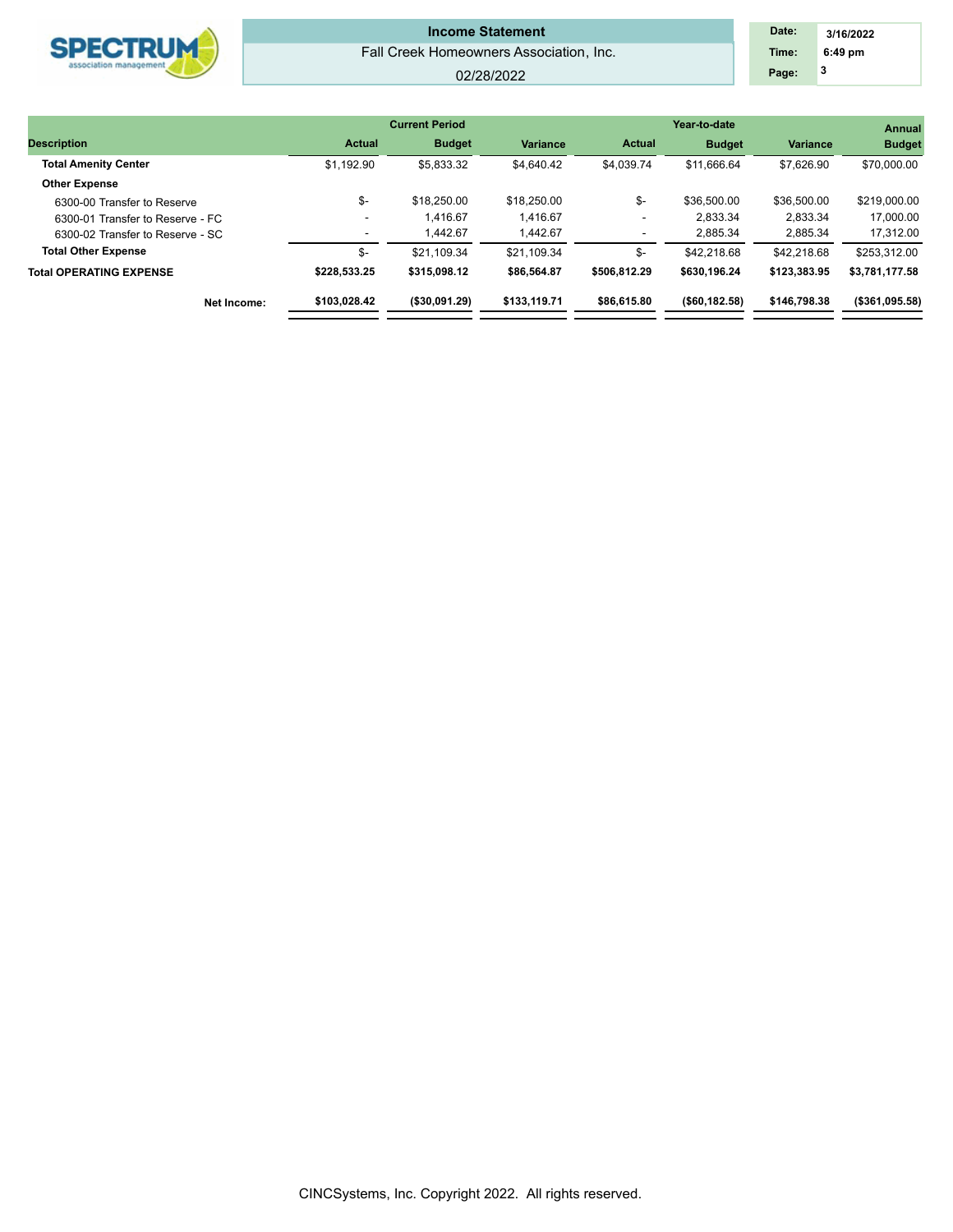

#### 02/28/2022

 **4 Time: 6:49 pm 3/16/2022 Date: Page:**

|                                      |               | <b>Current Period</b> |                 | Year-to-date  | Annual        |                 |               |
|--------------------------------------|---------------|-----------------------|-----------------|---------------|---------------|-----------------|---------------|
| <b>Description</b>                   | <b>Actual</b> | <b>Budget</b>         | <b>Variance</b> | <b>Actual</b> | <b>Budget</b> | <b>Variance</b> | <b>Budget</b> |
| <b>RESERVE INCOME</b>                |               |                       |                 |               |               |                 |               |
| Income                               |               |                       |                 |               |               |                 |               |
| 4050-90 Interest Income - Reserve FC | \$6.30        | \$-                   | \$6.30          | \$13.29       | \$-           | \$13.29         | \$-           |
| 4050-95 Interest Income - Reserve SC | 11.55         | <b>100</b>            | 11.55           | 24.33         |               | 24.33           |               |
| 4050-99 Interest Income - Reserve    | 470.66        | -                     | 470.66          | 989.38        |               | 989.38          |               |
| <b>Total Income</b>                  | \$488.51      | \$-                   | \$488.51        | \$1,027.00    | \$-           | \$1.027.00      | \$-           |
| <b>Total RESERVE INCOME</b>          | \$488.51      | \$-                   | \$488.51        | \$1.027.00    | \$-           | \$1,027.00      | \$-           |
| <b>Net Reserve:</b>                  | \$488.51      | \$0.00                | \$488.51        | \$1.027.00    | \$0.00        | \$1,027.00      | \$0.00        |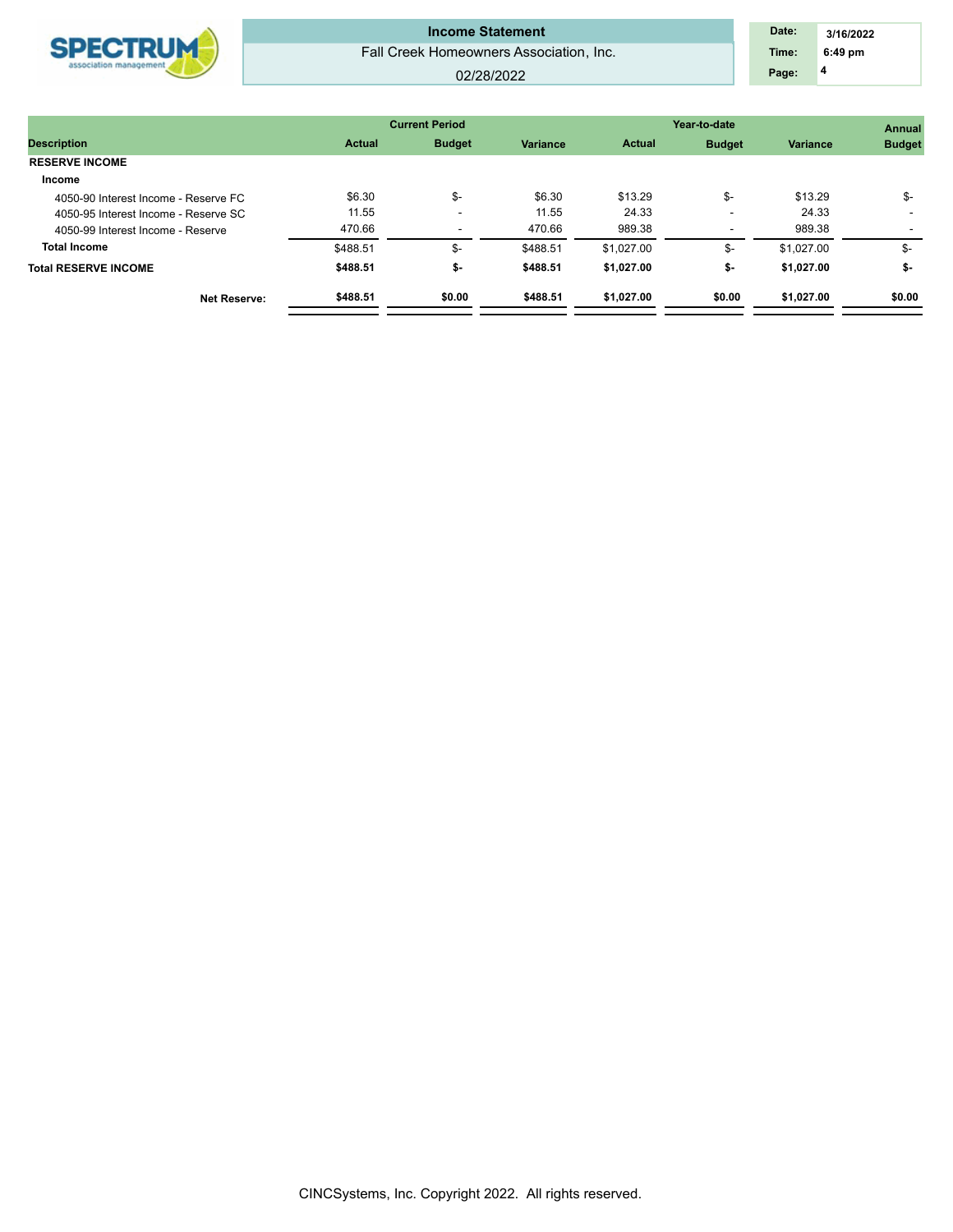

**Page:** Fall Creek Homeowners Association, Inc. Fiscal Period: February 2022 **Income Statement Summary - Operating Date: Date: Date: Date: 3/16/2022** 

**1 Time: 6:49 pm**

| <b>Account</b>                                                                          | January                  | February   | <b>March</b> | <b>April</b> | <b>May</b> | June | July |     | August September | October | November | <b>December</b> | <b>Total</b> |
|-----------------------------------------------------------------------------------------|--------------------------|------------|--------------|--------------|------------|------|------|-----|------------------|---------|----------|-----------------|--------------|
| <b>OPERATING INCOME</b>                                                                 |                          |            |              |              |            |      |      |     |                  |         |          |                 |              |
| Income                                                                                  |                          |            |              |              |            |      |      |     |                  |         |          |                 |              |
| 4050-00 Interest Income -                                                               | \$26.49                  | \$23.99    | \$-          | \$-          | \$-        | \$-  | \$-  | \$- | \$-              | \$-     | \$-      | \$-             | \$50.48      |
| Operating                                                                               |                          |            |              |              |            |      |      |     |                  |         |          |                 |              |
| 4110-00 Maintenance                                                                     | 242,252.50               | 240,072.50 |              |              |            |      |      |     |                  |         |          |                 | 482,325.00   |
| Assessment                                                                              |                          |            |              |              |            |      |      |     |                  |         |          |                 |              |
| 4111-01 Fairway Crossing                                                                | 7,816.67                 | 7,816.67   |              |              |            |      |      |     |                  |         |          |                 | 15,633.34    |
| Assessment                                                                              |                          |            |              |              |            |      |      |     |                  |         |          |                 |              |
| 4111-02 Serrano Creek                                                                   | 5,642.67                 | 5,642.67   |              |              |            |      |      |     |                  |         |          |                 | 11,285.34    |
| Assessment                                                                              |                          |            |              |              |            |      |      |     |                  |         |          |                 |              |
| 4210-00 Late Fee Income                                                                 | 1,210.16                 | 19,824.62  |              |              |            |      |      |     |                  |         |          |                 | 21,034.78    |
| 4220-00 Fine Income                                                                     | 450.00                   | 150.00     |              |              |            |      |      |     |                  |         |          |                 | 600.00       |
| 4230-00 Gate Entry Access                                                               | $\overline{\phantom{a}}$ | 25.00      |              |              |            |      |      |     |                  |         |          |                 | 25.00        |
| Income                                                                                  |                          |            |              |              |            |      |      |     |                  |         |          |                 |              |
| 4230-01 Gate Entry Access                                                               | 50.00                    | 150.00     |              |              |            |      |      |     |                  |         |          |                 | 200.00       |
| Income - FC                                                                             |                          |            |              |              |            |      |      |     |                  |         |          |                 |              |
| 4230-02 Gate Entry Access                                                               | $\overline{\phantom{a}}$ | 100.00     |              |              |            |      |      |     |                  |         |          |                 | 100.00       |
| Income - SC                                                                             |                          |            |              |              |            |      |      |     |                  |         |          |                 |              |
| 4235-00 Amenity Access                                                                  | 100.00                   |            |              |              |            |      |      |     |                  |         |          |                 | 100.00       |
| Income                                                                                  |                          |            |              |              |            |      |      |     |                  |         |          |                 |              |
| 4236-00 Clubhouse Rental                                                                | 75.00                    | 500.00     |              |              |            |      |      |     |                  |         |          |                 | 575.00       |
| and Cleaning                                                                            |                          |            |              |              |            |      |      |     |                  |         |          |                 |              |
| 4237-00 Clubhouse Rental                                                                | 500.00                   | 500.00     |              |              |            |      |      |     |                  |         |          |                 | 1,000.00     |
| 4238-00 Clubhouse Rental -                                                              | 320.00                   |            |              |              |            |      |      |     |                  |         |          |                 | 320.00       |
| Officer Fee                                                                             |                          |            |              |              |            |      |      |     |                  |         |          |                 |              |
| 4240-00 Security                                                                        | $\overline{\phantom{a}}$ | 55,959.20  |              |              |            |      |      |     |                  |         |          |                 | 55,959.20    |
| Reimbursement - WCID 96                                                                 |                          |            |              |              |            |      |      |     |                  |         |          |                 |              |
| 4265-00 Tennis Income                                                                   | 3,422.93                 | 797.02     |              |              |            |      |      |     |                  |         |          |                 | 4,219.95     |
| <b>Total Income</b>                                                                     | 261,866.42               | 331,561.67 |              |              |            |      |      |     |                  |         |          |                 | 593,428.09   |
| <b>Total OPERATING INCOME</b><br><b>OPERATING EXPENSE</b><br><b>General Maintenance</b> | 261,866.42               | 331,561.67 |              |              |            |      |      |     |                  |         |          |                 | 593,428.09   |
| 5110-00 General                                                                         | 50,645.29                | 6,676.58   |              |              |            |      |      |     |                  |         |          |                 | 57,321.87    |
| Maint./Repairs                                                                          |                          |            |              |              |            |      |      |     |                  |         |          |                 |              |
| 5110-01 General                                                                         | $\overline{\phantom{a}}$ | 358.85     |              |              |            |      |      |     |                  |         |          |                 | 358.85       |
| Maint./Repairs - FC                                                                     |                          |            |              |              |            |      |      |     |                  |         |          |                 |              |
| 5110-02 General                                                                         | 120.00                   | 1,503.64   |              |              |            |      |      |     |                  |         |          |                 | 1,623.64     |
| Maint./Repairs - SC                                                                     |                          |            |              |              |            |      |      |     |                  |         |          |                 |              |
| 5111-00 Lighting Repair &                                                               | 6,703.94                 | 600.00     |              |              |            |      |      |     |                  |         |          |                 | 7,303.94     |
| Maintenance                                                                             |                          |            |              |              |            |      |      |     |                  |         |          |                 |              |
|                                                                                         | 83,266.38                | 83,266.38  |              |              |            |      |      |     |                  |         |          |                 | 166,532.76   |
| 5140-00 Landscape                                                                       |                          |            |              |              |            |      |      |     |                  |         |          |                 |              |
| Maintenance Contract                                                                    | 12,347.41                | 23,434.49  |              |              |            |      |      |     |                  |         |          |                 | 35,781.90    |
| 5145-00 Landscape Extras &                                                              |                          |            |              |              |            |      |      |     |                  |         |          |                 |              |
| Improvement                                                                             |                          |            |              |              |            |      |      |     |                  |         |          |                 |              |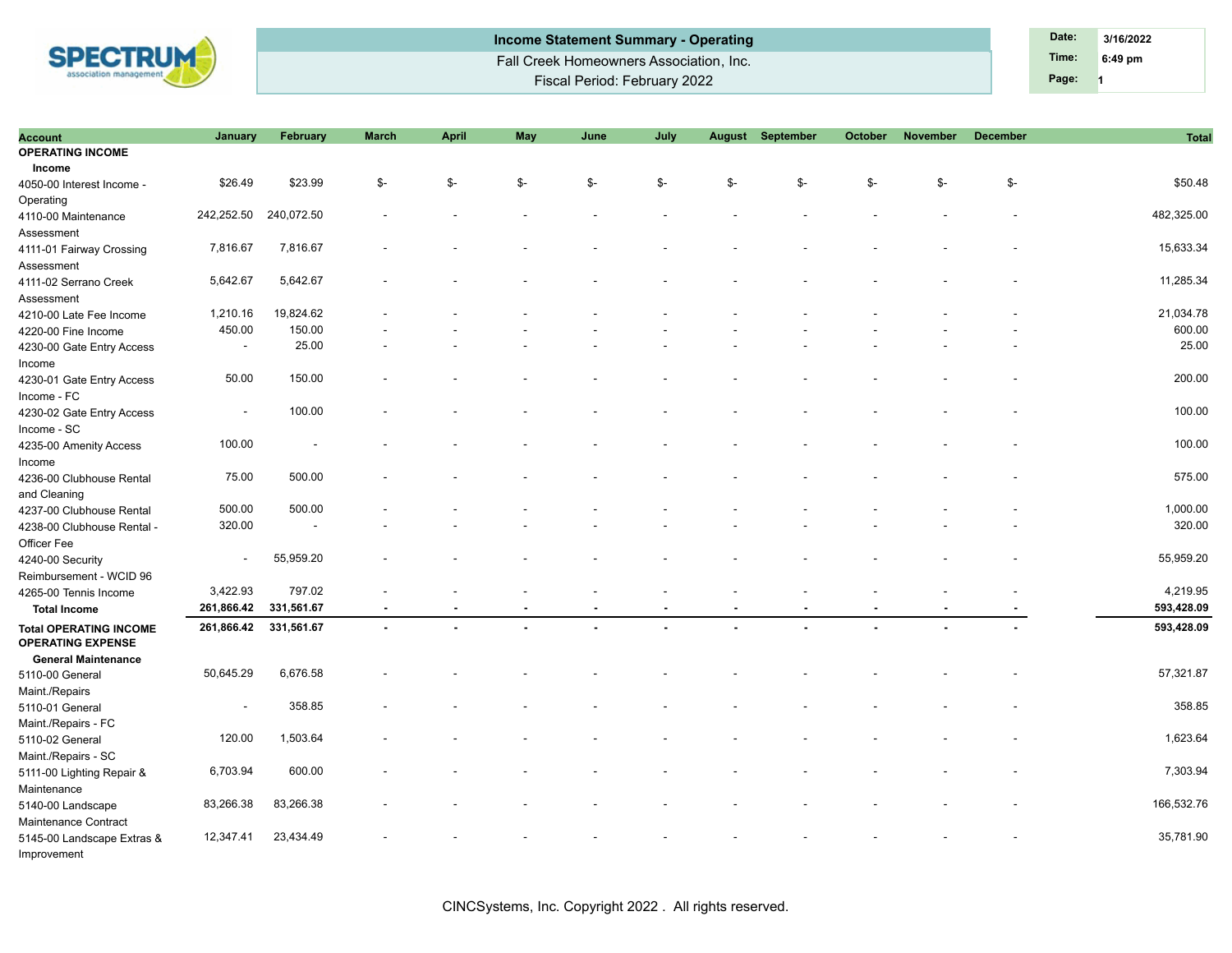

| Income Statement Summary - Operating    | Date: | 3/16/2022         |
|-----------------------------------------|-------|-------------------|
| Fall Creek Homeowners Association, Inc. | Time: | $6:49 \text{ pm}$ |
| Fiscal Period: February 2022            | Page: |                   |

| <b>Account</b>                     | January    | February   | <b>March</b>   | April          | May | June                     | July | <b>August</b> | September | October                  | <b>November</b> | <b>December</b> | <b>Total</b> |
|------------------------------------|------------|------------|----------------|----------------|-----|--------------------------|------|---------------|-----------|--------------------------|-----------------|-----------------|--------------|
| 5155-00 Fence Maintenance          | \$-        | \$537.43   | \$-            | \$-            | \$- | \$-                      | \$-  | \$-           | \$-       | \$-                      | \$-             | \$-             | \$537.43     |
| & Repair                           |            |            |                |                |     |                          |      |               |           |                          |                 |                 |              |
| 5160-00 Cleaning Services          | 2,714.73   | 1,403.47   |                |                |     |                          |      |               |           |                          |                 |                 | 4,118.20     |
| <b>Total General</b>               | 155,797.75 | 117,780.84 |                |                |     |                          |      |               |           |                          |                 |                 | 273,578.59   |
| Maintenance                        |            |            |                |                |     |                          |      |               |           |                          |                 |                 |              |
| <b>Utilities</b>                   |            |            |                |                |     |                          |      |               |           |                          |                 |                 |              |
| 5220-00 Water / Sewer              | 837.95     | 8,964.16   |                |                |     |                          |      |               |           |                          |                 |                 | 9,802.11     |
| 5230-00 Streetlight Electric       | 17,768.45  | 17,877.76  |                |                |     |                          |      |               |           |                          |                 |                 | 35,646.21    |
| 5240-00 Telephone                  | 1,414.80   | 762.38     |                |                |     |                          |      |               |           |                          |                 |                 | 2,177.18     |
| 5250-00 Gas Service                | 589.60     | 760.86     |                |                |     |                          |      |               |           |                          |                 |                 | 1,350.46     |
| 5260-00 Cable TV                   | 247.24     | $\sim$     |                |                |     |                          |      |               |           |                          |                 |                 | 247.24       |
| 5270-00 Trash Collection           | 381.11     | 379.99     |                |                |     |                          |      |               |           |                          |                 |                 | 761.10       |
| <b>Total Utilities</b>             | 21,239.15  | 28,745.15  |                |                |     |                          |      |               |           |                          |                 |                 | 49,984.30    |
| Administrative                     |            |            |                |                |     |                          |      |               |           |                          |                 |                 |              |
| 5310-00 General                    | 2,933.38   | 10,603.00  |                |                |     |                          |      |               |           |                          |                 |                 | 13,536.38    |
| Administrative                     |            |            |                |                |     |                          |      |               |           |                          |                 |                 |              |
| 5311-00 Meeting Expense            | 461.46     | 237.52     |                |                |     |                          |      |               |           |                          |                 |                 | 698.98       |
| 5325-00 Storage Fees               | 216.00     | 216.00     |                |                |     |                          |      |               |           |                          |                 |                 | 432.00       |
| 5335-00 Internet/Web               | 2,684.04   | 4,334.52   |                |                |     |                          |      |               |           |                          |                 |                 | 7,018.56     |
| Services                           |            |            |                |                |     |                          |      |               |           |                          |                 |                 |              |
| 5380-00                            | 5,000.00   |            |                |                |     |                          |      |               |           |                          |                 |                 | 5,000.00     |
| Contributions/Donations            |            |            |                |                |     |                          |      |               |           |                          |                 |                 |              |
| <b>Total Administrative</b>        | 11,294.88  | 15,391.04  | $\blacksquare$ | $\blacksquare$ |     | $\overline{\phantom{a}}$ |      |               |           | $\overline{\phantom{a}}$ |                 |                 | 26,685.92    |
| <b>Professional Services</b>       |            |            |                |                |     |                          |      |               |           |                          |                 |                 |              |
| 5410-00 Management Fee             | 10,349.43  | 10,251.60  |                |                |     |                          |      |               |           |                          |                 |                 | 20,601.03    |
| 5430-00 Legal                      | 330.00     | 1,964.83   |                |                |     |                          |      |               |           |                          |                 |                 | 2,294.83     |
| 5450-00 Pool/Rec. Ctr.             | 2,095.00   | 2,095.00   |                |                |     |                          |      |               |           |                          |                 |                 | 4,190.00     |
| Administration                     |            |            |                |                |     |                          |      |               |           |                          |                 |                 |              |
|                                    |            |            |                |                |     |                          |      |               |           |                          |                 |                 |              |
| <b>Total Professional</b>          | 12,774.43  | 14,311.43  | $\blacksquare$ |                |     |                          |      |               |           |                          |                 |                 | 27,085.86    |
| <b>Services</b>                    |            |            |                |                |     |                          |      |               |           |                          |                 |                 |              |
| <b>Insurance &amp; Taxes</b>       | 7,067.91   | 7,067.93   |                |                |     |                          |      |               |           |                          |                 |                 | 14,135.84    |
| 5540-00 Insurance Expense          | $\sim$     | 1.59       |                |                |     |                          |      |               |           |                          |                 |                 | 1.59         |
| 5550-00 Taxes                      | 7,067.91   | 7,069.52   |                |                |     |                          |      |               |           |                          |                 |                 | 14,137.43    |
| <b>Total Insurance &amp; Taxes</b> |            |            |                |                |     |                          |      |               |           |                          |                 |                 |              |
| <b>Lake Maintenance</b>            |            |            |                |                |     |                          |      |               |           |                          |                 |                 |              |
| 5620-00 Lake Maintenance           | 1,879.93   | 1,322.00   |                |                |     |                          |      |               |           |                          |                 |                 | 3,201.93     |
| 5620-01 Lake Maintenance -         | 1,372.53   | 900.00     |                |                |     |                          |      |               |           |                          |                 |                 | 2,272.53     |
| FC                                 |            |            |                |                |     |                          |      |               |           |                          |                 |                 |              |
| 5620-02 Lake Maintenance -         | 915.02     | 600.00     |                |                |     |                          |      |               |           |                          |                 |                 | 1,515.02     |
| $\operatorname{\textsf{SC}}$       |            |            |                |                |     |                          |      |               |           |                          |                 |                 |              |
| <b>Total Lake Maintenance</b>      | 4,167.48   | 2,822.00   | $\blacksquare$ |                |     |                          |      |               |           |                          |                 |                 | 6,989.48     |
| <b>Security Expense</b>            |            |            |                |                |     |                          |      |               |           |                          |                 |                 |              |
| 5750-00 Patrol Services            | 37,498.00  | 37,498.00  |                |                |     |                          |      |               |           |                          |                 |                 | 74,996.00    |
| 5770-00 False Alarms               | 375.00     | 150.00     |                |                |     |                          |      |               |           |                          |                 |                 | 525.00       |
|                                    |            |            |                |                |     |                          |      |               |           |                          |                 |                 |              |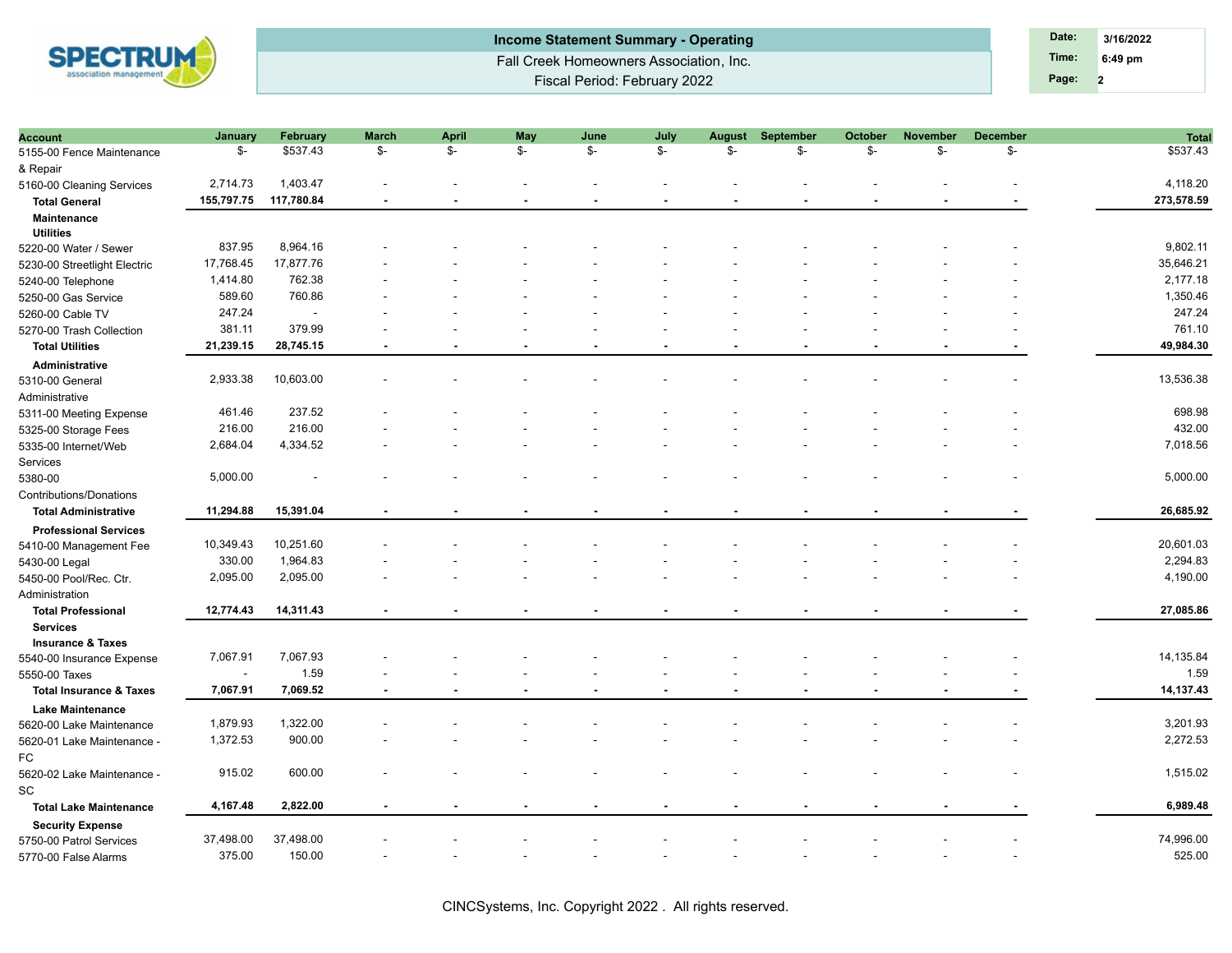

Fall Creek Homeowners Association, Inc. Fiscal Period: February 2022 **Income Statement Summary - Operating Date: Date: Date: Date: 3/16/2022** 

**3 Time: 6:49 pm Page:**

| <b>Account</b>                 | January                  | February    | <b>March</b> | <b>April</b> | May            | June | July | <b>August</b> | September | October | November | <b>December</b> | <b>Total</b> |
|--------------------------------|--------------------------|-------------|--------------|--------------|----------------|------|------|---------------|-----------|---------|----------|-----------------|--------------|
| <b>Total Security Expense</b>  | \$37,873.00              | \$37,648.00 | \$-          | \$-          | \$-            | \$-  | \$-  | \$-           | \$-       | \$-     | \$-      | \$-             | \$75,521.00  |
| <b>Committees</b>              |                          |             |              |              |                |      |      |               |           |         |          |                 |              |
| 5810-00 Community Events       | \$294.96                 | \$1,848.29  | \$-          | \$-          | \$-            | \$-  | \$-  | \$-           | \$-       | \$-     | \$-      | $S-$            | \$2,143.25   |
| 5815-00 Tennis Coach           | 270.00                   |             |              |              |                |      |      |               |           |         |          |                 | 270.00       |
| Payments                       |                          |             |              |              |                |      |      |               |           |         |          |                 |              |
| 5830-00 Parks and Trails       | 21,242.76                |             |              |              |                |      |      |               |           |         |          |                 | 21,242.76    |
| Committee                      |                          |             |              |              |                |      |      |               |           |         |          |                 |              |
| 5865-00 Welcome Committee      | $\overline{\phantom{a}}$ | 243.51      |              |              |                |      |      |               |           |         |          |                 | 243.51       |
| <b>Total Committees</b>        | 21,807.72                | 2,091.80    |              |              |                |      |      |               |           |         |          |                 | 23,899.52    |
| <b>Entry Maintenance</b>       |                          |             |              |              |                |      |      |               |           |         |          |                 |              |
| 6010-01 Entry Gate             | 297.69                   | 297.69      |              |              |                |      |      |               |           |         |          |                 | 595.38       |
| Maintenance - FC               |                          |             |              |              |                |      |      |               |           |         |          |                 |              |
| 6010-02 Entry Gate             | 297.69                   | 297.69      |              |              |                |      |      |               |           |         |          |                 | 595.38       |
| Maintenance - SC               |                          |             |              |              |                |      |      |               |           |         |          |                 |              |
| <b>Total Entry Maintenance</b> | 595.38                   | 595.38      |              |              |                |      |      |               |           |         |          |                 | 1,190.76     |
| Pool                           |                          |             |              |              |                |      |      |               |           |         |          |                 |              |
| 6125-00 Pool Maint/ Repair     |                          | 127.44      |              |              |                |      |      |               |           |         |          |                 | 127.44       |
| 6135-00 Pool Management        | 2,814.50                 | 757.75      |              |              |                |      |      |               |           |         |          |                 | 3,572.25     |
| <b>Total Pool</b>              | 2,814.50                 | 885.19      |              |              |                |      |      |               |           |         |          |                 | 3,699.69     |
| <b>Amenity Center</b>          |                          |             |              |              |                |      |      |               |           |         |          |                 |              |
| 6230-00 Clubhouse Supplies     | 626.81                   | 568.17      |              |              |                |      |      |               |           |         |          |                 | 1,194.98     |
| 6235-00 Fitness Center         | 845.26                   | 301.89      |              |              |                |      |      |               |           |         |          |                 | 1,147.15     |
| Expense                        |                          |             |              |              |                |      |      |               |           |         |          |                 |              |
| 6255-00 Tennis Court Repair    | 1,374.77                 | 322.84      |              |              |                |      |      |               |           |         |          |                 | 1,697.61     |
| & Maintenance                  |                          |             |              |              |                |      |      |               |           |         |          |                 |              |
| <b>Total Amenity Center</b>    | 2,846.84                 | 1,192.90    |              |              |                |      |      |               |           |         |          |                 | 4,039.74     |
| <b>Total OPERATING EXPENSE</b> | 278,279.04               | 228,533.25  |              |              |                |      |      |               |           |         |          |                 | 506,812.29   |
|                                | (16, 412.62)             | 103,028.42  |              |              | $\blacksquare$ |      |      |               |           |         |          |                 | 86,615.80    |
| Net Income:                    |                          |             |              |              |                |      |      |               |           |         |          |                 |              |